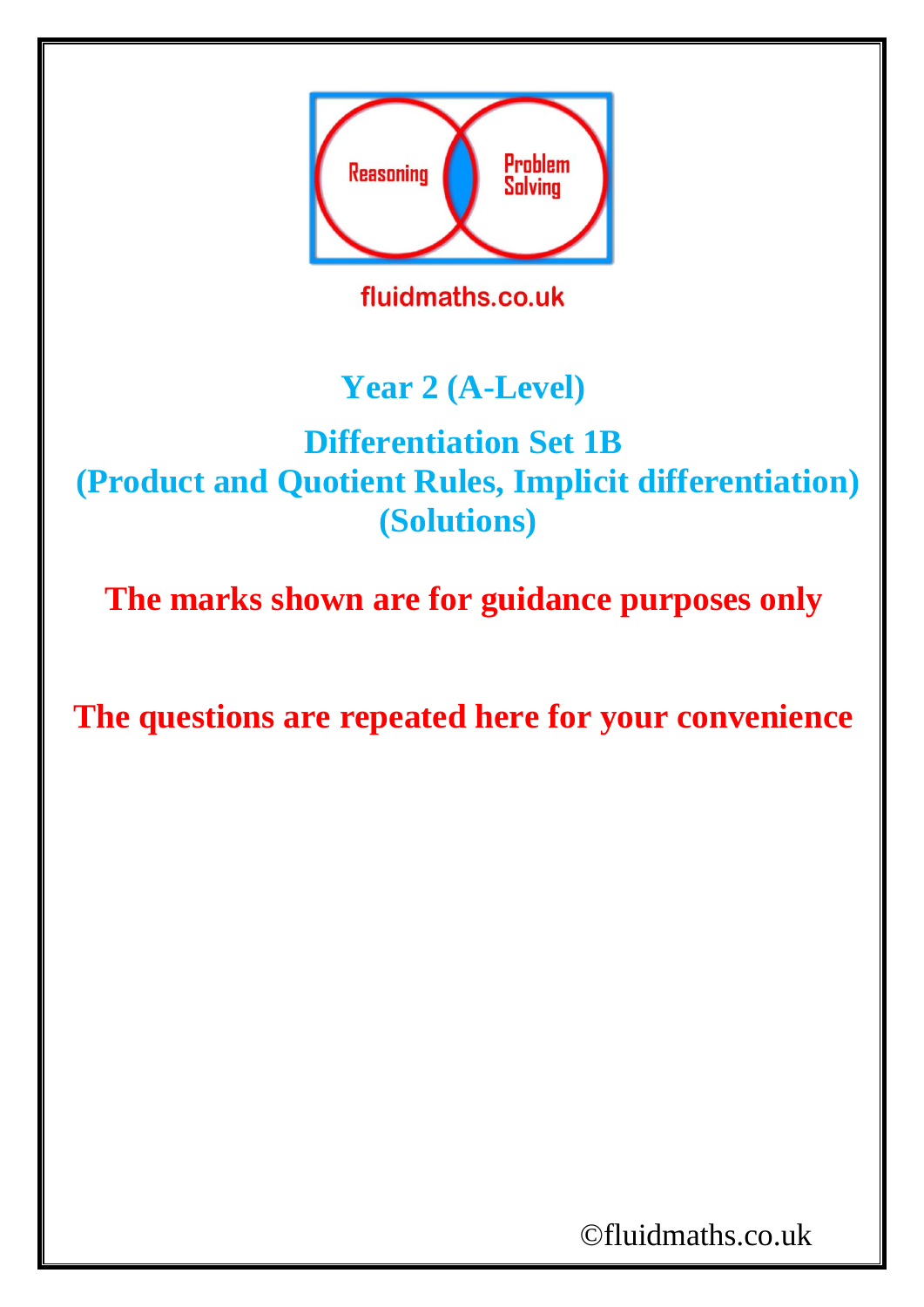

{Alternatively, by writing  $\tan x = \frac{\sin x}{\cos x}$  $\cos x$ , you may apply the quotient rule}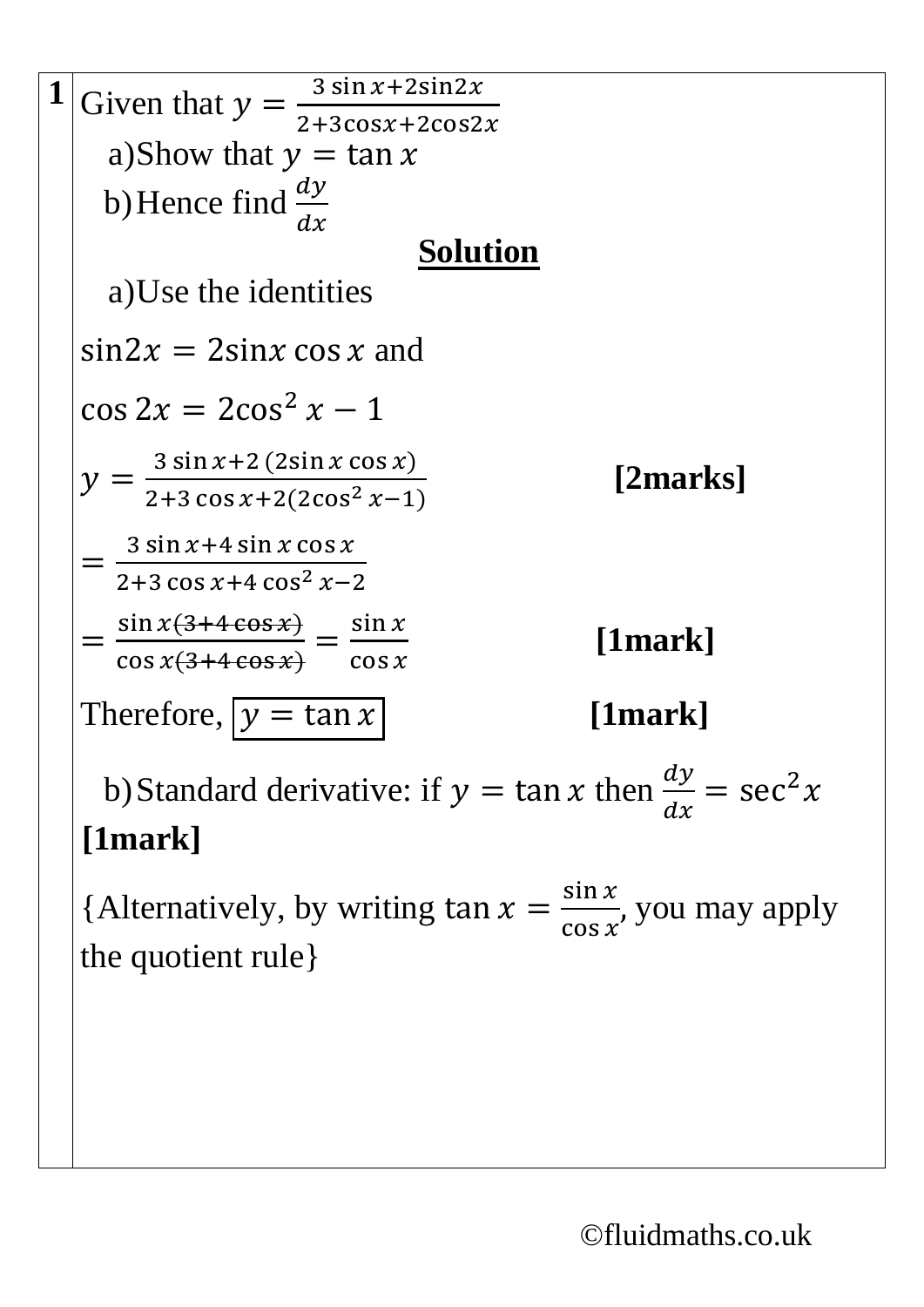**2** The angle of a sector is 2.168 rad. The radius of the sector is increasing at a rate of  $0.95 \text{ ms}^{-1}$ At what rate is the area increasing when the radius of the sector is 55 cm? **Solution** The area of a sector  $=$ 1 2  $r^2\theta$  where  $\theta$  in radians Differentiating the above equation  $dA$  $dt$ = 1 2  $\times$  2r  $\times$  $\frac{dr}{dt}$  $dt$ × **[1mark]**  $= r \times$  $\frac{dr}{dt}$  $dt$  $\times$   $\theta$  $dA$  $dt$  $= 0.55 \times 0.95 \times 2.168$  [1mark]  $dA$  $dt$  $= 1.13 \text{ m}^2 \text{s}^{-1}$ [1mark]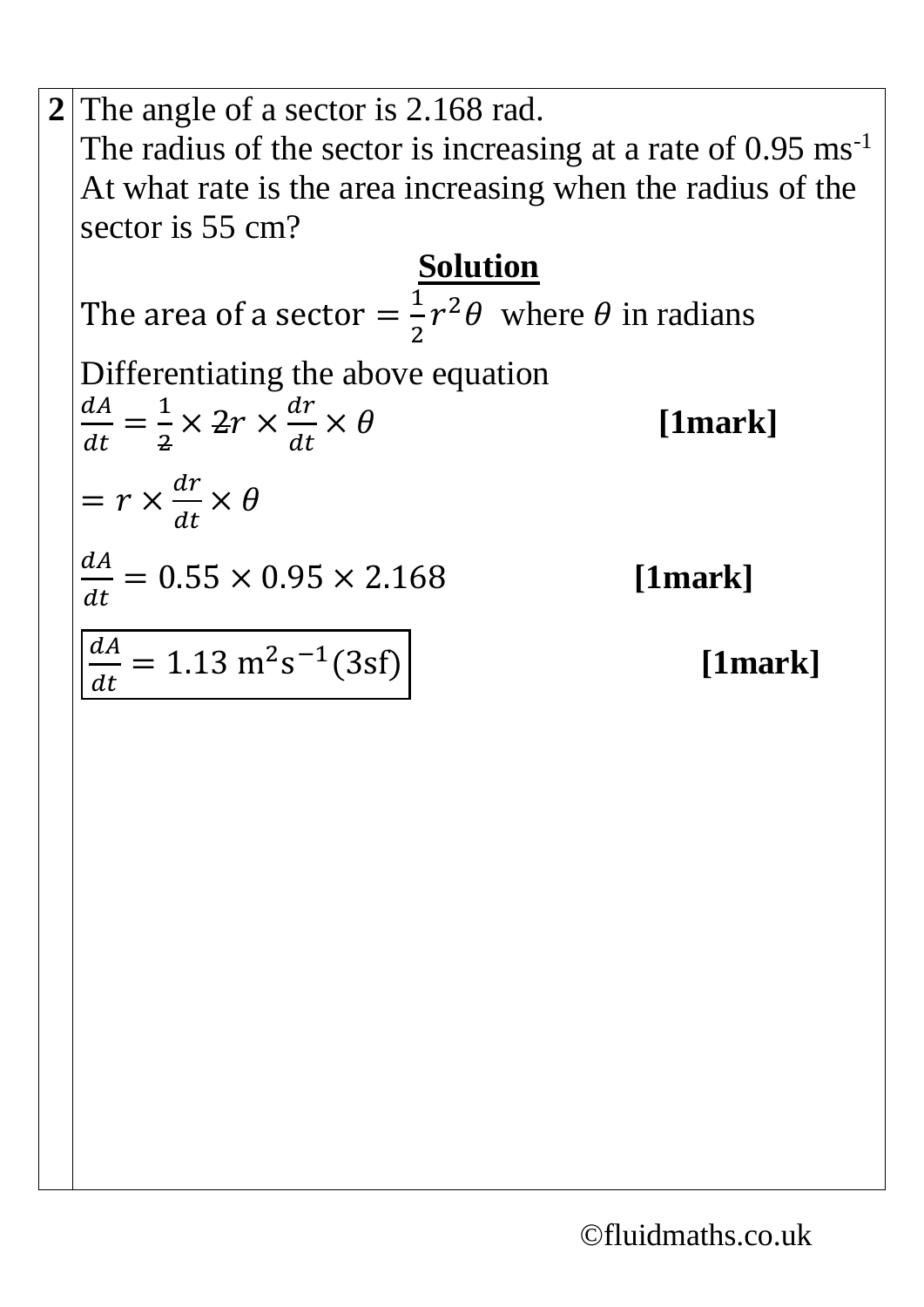**3** Water is being poured into a hollow cone at a rate of  $5$  cm<sup>3</sup>min<sup>-1</sup>



The height and radius of the cone are 8 cm and 3 cm respectively.

Calculate the rate at which the water level is rising when the depth of water is 5.5 cm.

## **Solution**

The volume of a cone is given by:  $V =$ 1 3  $\pi r^2 h$ By using similar triangles, we find that,  $\frac{8}{4}$ ℎ = 3  $\boldsymbol{r}$ Therefore,  $r = \frac{3}{8}$ 8  $\boldsymbol{h}$ Substitute  $r = \frac{3}{8}$ 8 h into  $V=\frac{1}{3}$ 3  $\pi r$ [1mark] Therefore,  $V = \frac{1}{3}$ 3  $\pi$  ( 3 8  $h)$ 2  $\boldsymbol{h}$  $V =$ 3 64  $\pi h^3$ **[1mark]**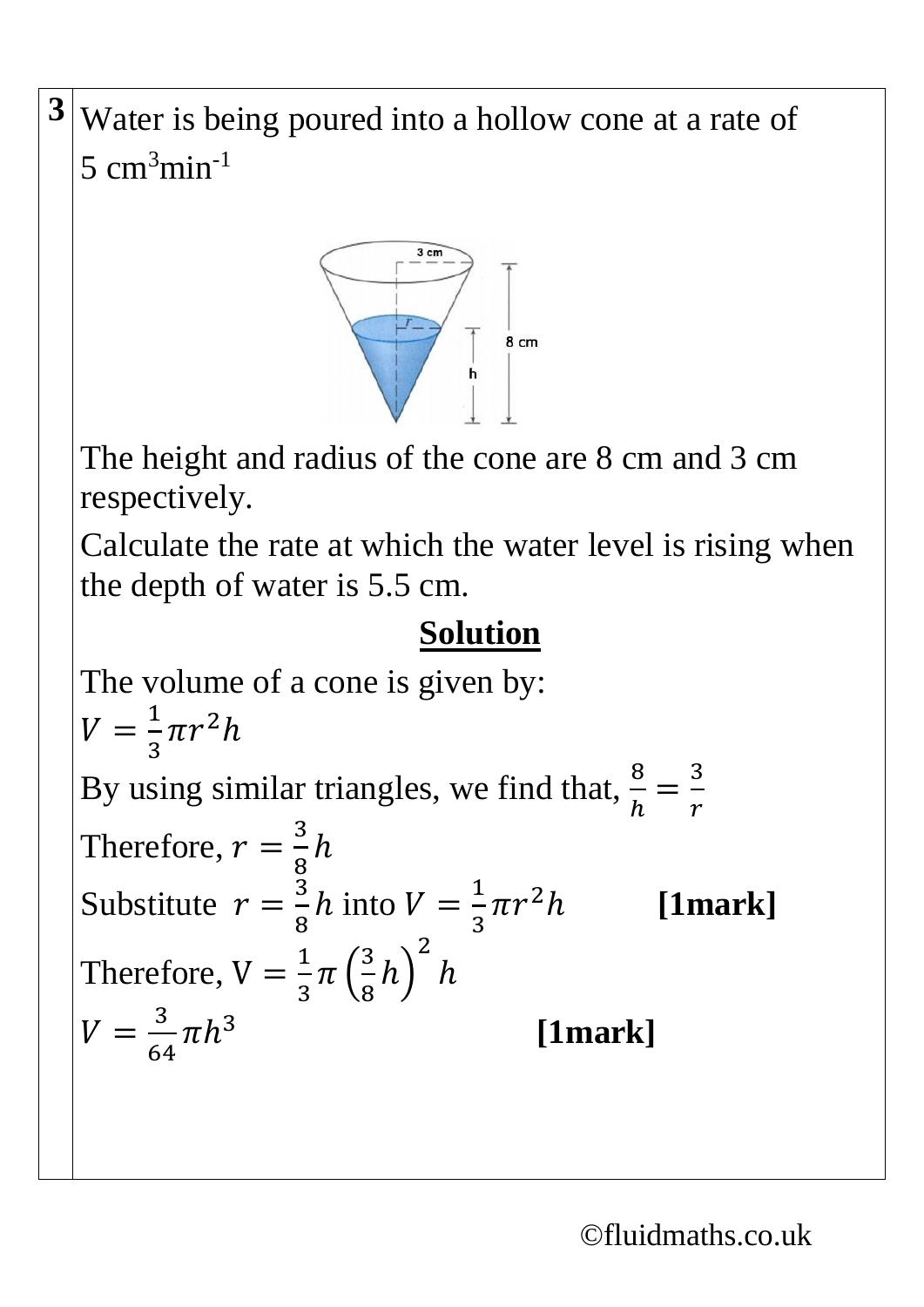Differentiate the above equation  
\n
$$
\frac{dV}{dh} = \frac{d}{dh} \left(\frac{3}{64} \pi h^3\right)
$$
\n
$$
\frac{dV}{dh} = \frac{9}{64} \pi h^2
$$
 [1mark]  
\n
$$
dV = \frac{9}{64} \pi h^2 dh
$$
\n
$$
dh = \frac{64dV}{9\pi h^2}
$$
 [1mark]  
\n
$$
dh = \frac{64 \times 5}{9\pi (5.5)^2} = 0.374
$$
 [1mark]  
\n
$$
\frac{dh = 0.374}{dh} \text{cm/m} (3sf)
$$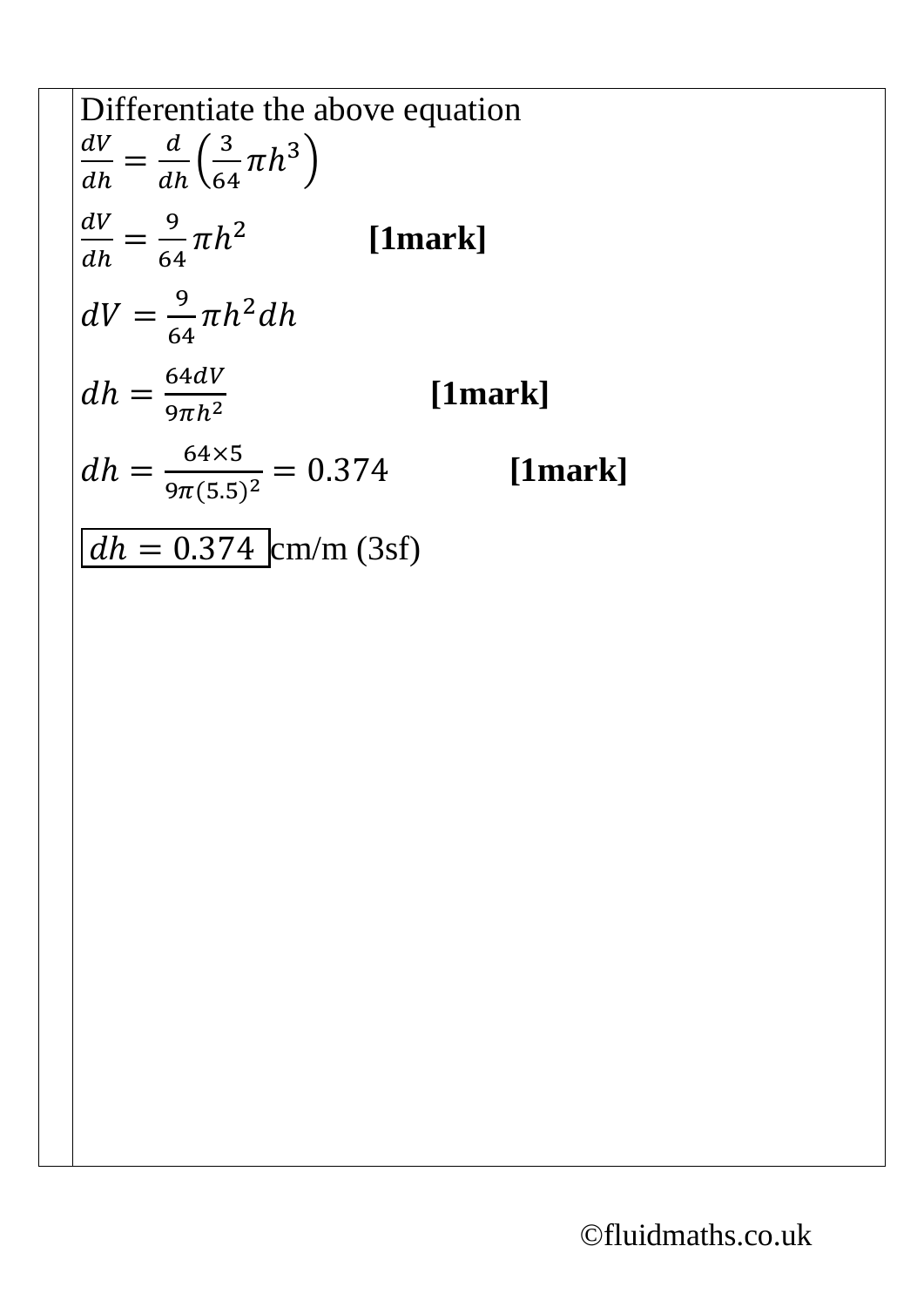4 Given that 
$$
y = \frac{\tan 2x}{x^5}
$$
  
\na)Find  $\frac{dy}{dx}$   
\nb) Hence evaluate  $\frac{dy}{dx}$  at  $x = \frac{\pi}{3}$   
\n5olution  
\na) Apply quotient rule as follows:  
\n
$$
\frac{dy}{dx} = \frac{\left(\frac{d}{dx}(\tan 2x)\right)x^5 - \left(\frac{d}{dx}(x^5)\right)\tan 2x}{(x^5)^2}
$$
 [1mark]  
\n
$$
\frac{dy}{dx} = \frac{(2\sec^2 2x)x^5 - (5x^4)\tan 2x}{x^{10}}
$$
 [1mark]  
\n
$$
= \frac{2x^5 \sec^2 2x - 5x^4 \tan 2x}{x^{10}}
$$
 [1mark]  
\n
$$
\frac{dy}{dx} = \frac{\cancel{x^4}(2x \sec^2 2x - 5 \tan 2x)}{x^{10}}
$$
 [1mark]  
\n
$$
= \frac{2x \sec^2 2x - 5 \tan 2x}{x^6}
$$
 [1mark]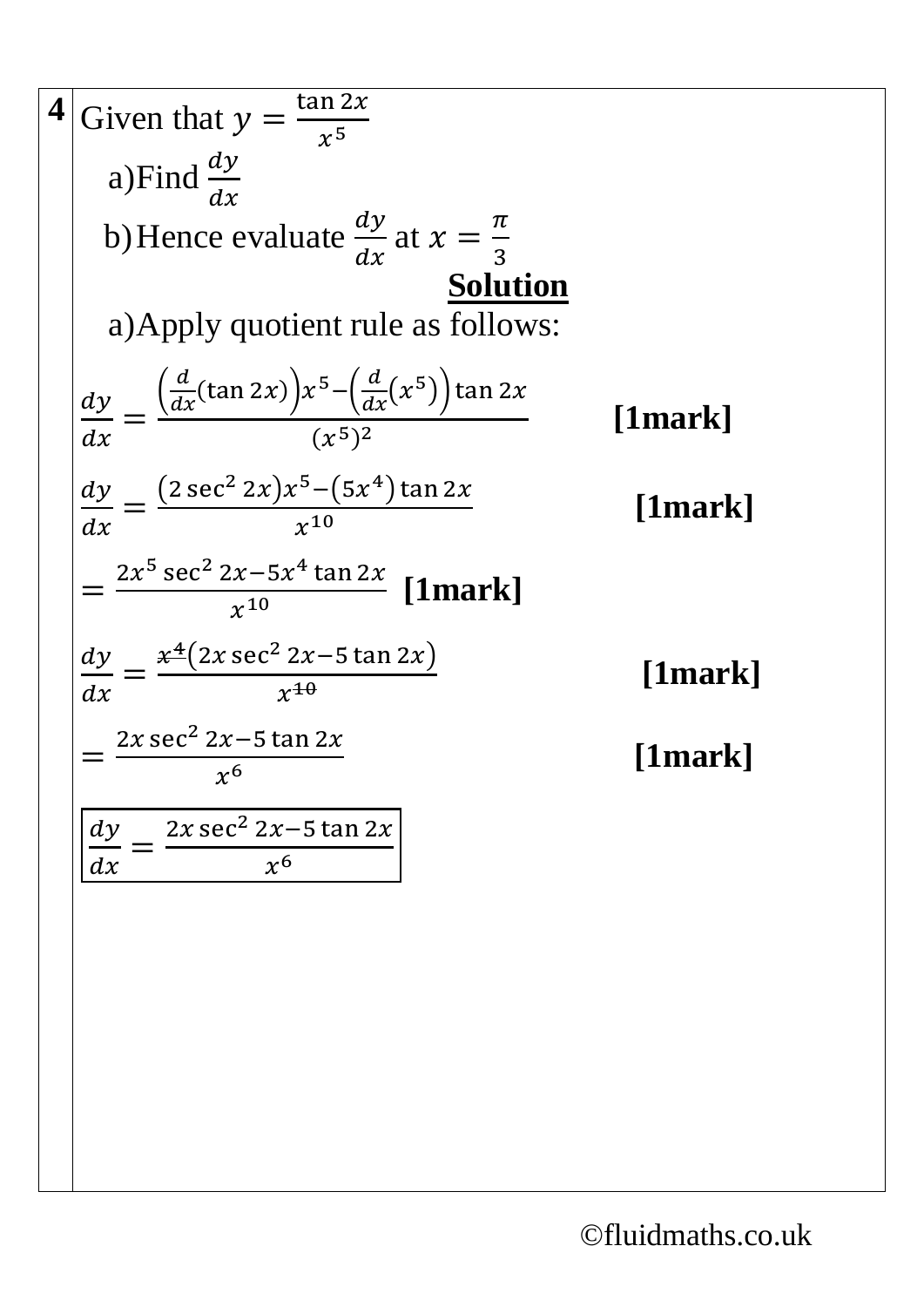b)  
\n
$$
\left[\frac{dy}{dx}\right]_{\frac{\pi}{3}} = \frac{2\left(\frac{\pi}{3}\right)\sec^2 2\left(\frac{\pi}{3}\right) - 5\tan 2\left(\frac{\pi}{3}\right)}{\left(\frac{\pi}{3}\right)^6} \left(\frac{dy}{dx}\right)_{\frac{\pi}{3}} = \frac{\frac{2\pi}{3}\sec^2\left(\frac{2\pi}{3}\right) - 5\tan\left(\frac{2\pi}{3}\right)}{\left(\frac{\pi}{3}\right)^6} \left(\frac{\pi}{3}\right)^6} = \frac{\left(\frac{2\pi}{3} \times 4\right) - \left(5 \times (-\sqrt{3})\right)}{\left(\frac{\pi}{3}\right)^6} \left(\frac{dy}{dx}\right)_{\frac{\pi}{3}} = \frac{\frac{8\pi}{3} + 5\sqrt{3}}{\frac{\pi}{729}} = 12.9
$$
\n
$$
\left[\frac{dy}{dx}\right]_{\frac{\pi}{3}} = 12.9 \quad (3sf)
$$

<sup>6</sup> **[1mark]**

 $\frac{\pi}{3}$ 

# <sup>6</sup> **[1mark]**

## = 12.9 **[1mark]**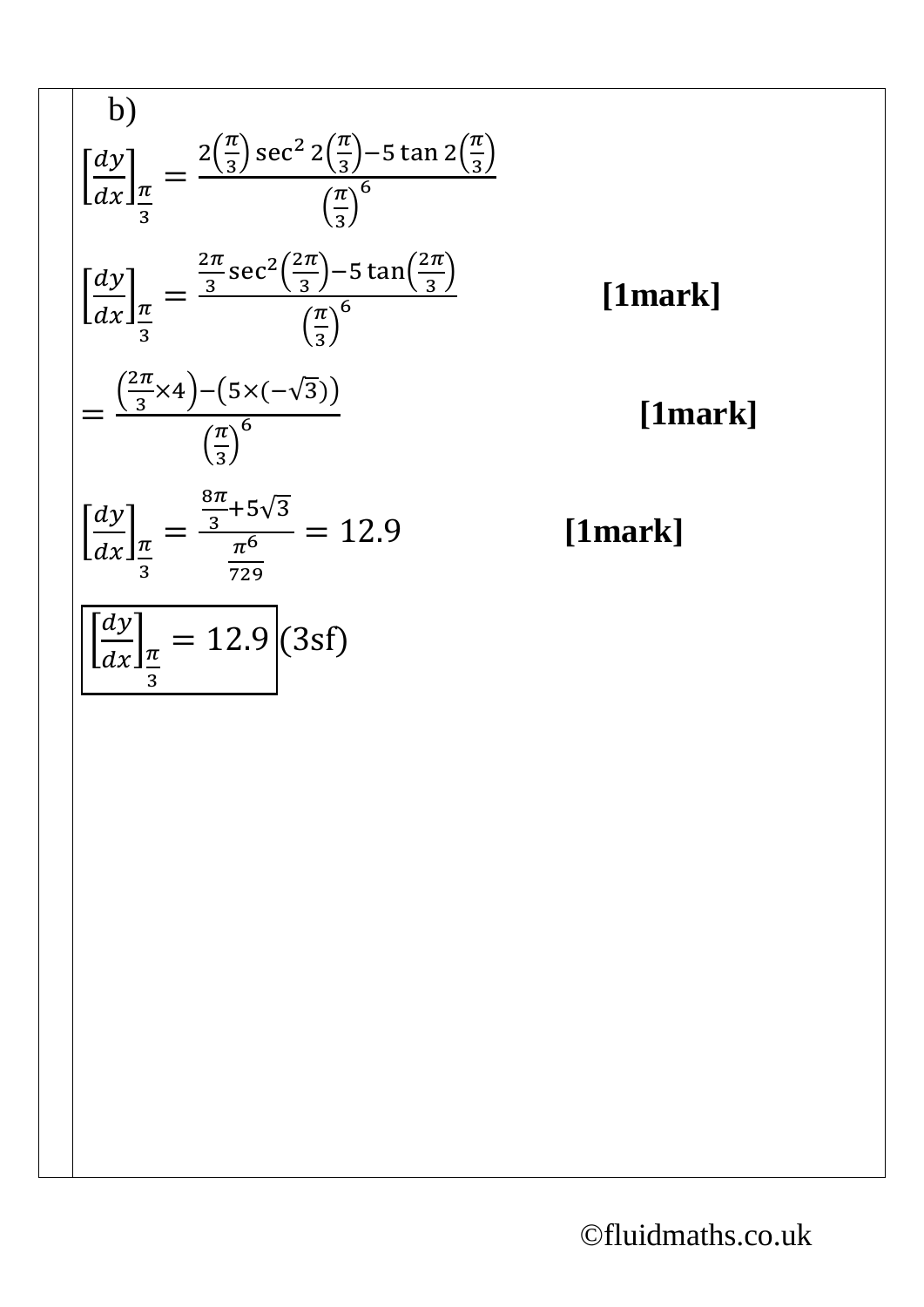**5** The equation of a curve is given as  $y = x^2 \ln x$ a)Find the roots of the curve b) Find  $\frac{dy}{dx}$  $dx$ and hence the exact coordinates of the stationary point of the curve c)Hence show that  $\frac{d^2y}{dx^2}$  $dx^2$  $= 2 \ln x + 3$ **Solution** a)The roots of the curve are  $0 = x^2$ [1mark] So,  $\ln x = 0$  or  $x = 0$ If  $0 = \ln x$ Then,  $x = e^0 = 1$ Hence the roots are  $x = 0$  or  $x = 1$  [1mark] Verify Solutions:  $0 = 0<sup>2</sup>$  ln 0 is undefined therefore false  $0 = 1^2 \ln 1$  is true Hence, the only solution is,  $\overline{x} = 1$  [1mark] b) Apply the product rule  $\frac{dy}{x}$  $dx$ =  $\boldsymbol{d}$  $dx$  $(x^2)$  ln  $x + \frac{d}{dx}$  $dx$  $(\ln x) x^2$  **[1mark]**  $\frac{dy}{x}$  $dx$  $= 2x \ln x +$ 1  $\mathcal{X}$  $x^2 = 2x \ln x + x$  [3marks] Therefore,  $\frac{dy}{dx}$  $dx$  $= 2x \ln x + x$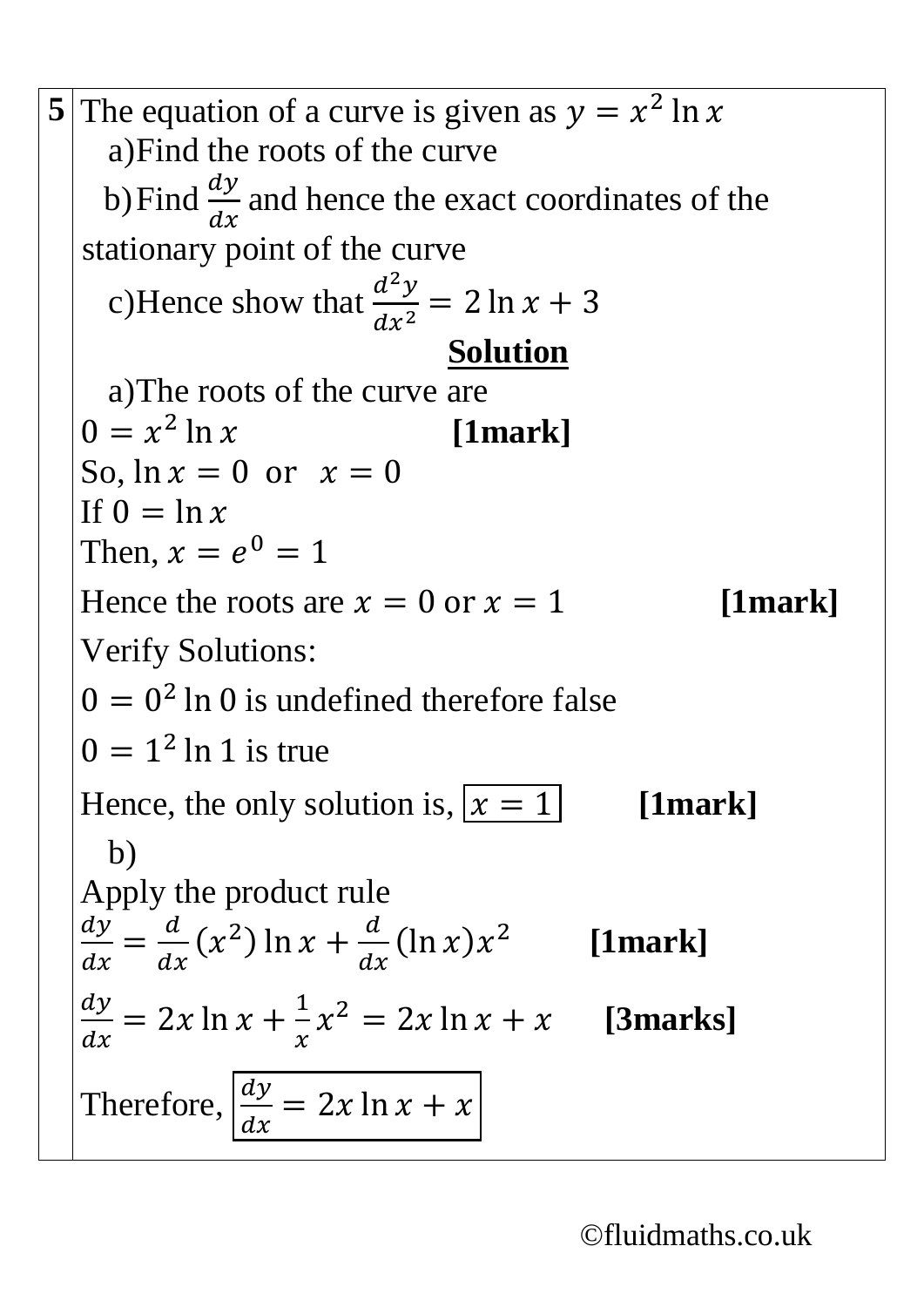Stationary point occurs when  $\frac{dy}{dx}$  $dx$  $= 0$ Therefore,  $\frac{dy}{dx}$  $dx$  $= 2x \ln x + x = 0$  [1mark]  $x(2 \ln x + 1) = 0$ Therefore, either  $2 \ln x + 1 = 0$  or  $x = 0$  $ln x = -$ 1 2 **[1mark]**  $x = e^{-\frac{1}{2}}$ 2

Verify the solution:

When  $x = 0$ , the expression will be undefined Therefore,  $x = e^{-\frac{1}{2}}$  $\frac{1}{2}$  is the only solution **[1mark]**

Now find the y-coordinate of the stationary point,

$$
y = \left(e^{-\frac{1}{2}}\right)^2 \ln e^{-\frac{1}{2}}
$$
  
=  $-\frac{1}{2e}$  [1m]

**[1mark]**

Hence, the coordinate of the stationary point is ( 1  $\sqrt{e}$ , − 1  $2e$ )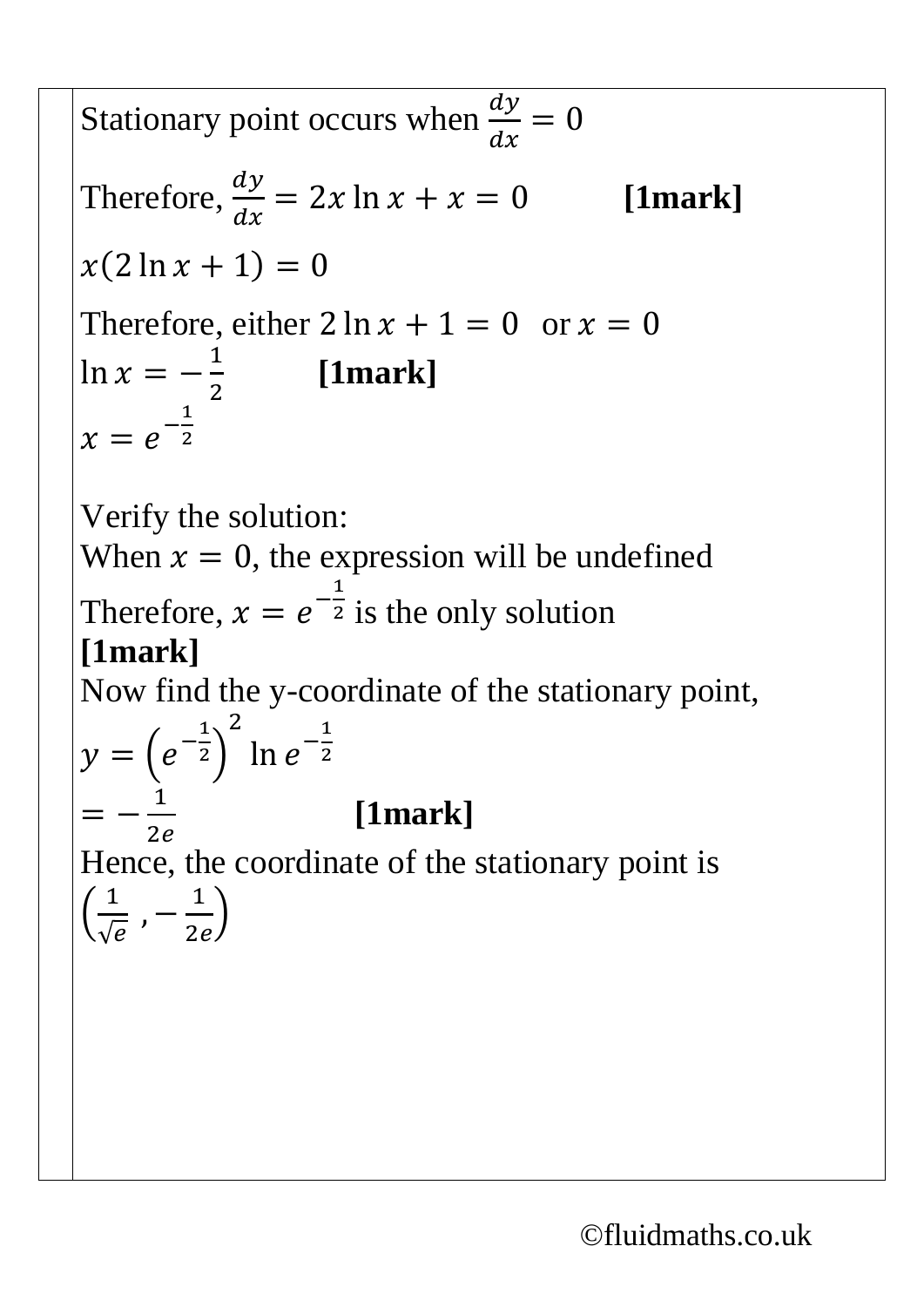c)  
\n
$$
\frac{d^2y}{dx^2} = \frac{d}{dx}(2x \ln x + x)
$$
\n
$$
\frac{d^2y}{dx^2} = \frac{d}{dx}(2x \ln x) + \frac{d}{dx}(x)
$$
\nApply the product rule to the first part:  
\n
$$
\frac{d^2y}{dx^2} = 2(\frac{d}{dx}(x) \ln x + \frac{d}{dx}(\ln x)x) + 1
$$
\n[1mark]  
\n
$$
\frac{d^2y}{dx^2} = 2(1 \ln x + \frac{1}{x}x) + 1
$$
\n[3marks]  
\n= 2 \ln x + 3 [1mark]  
\nHence,  $\frac{d^2y}{dx^2} = 2 \ln x + 3$